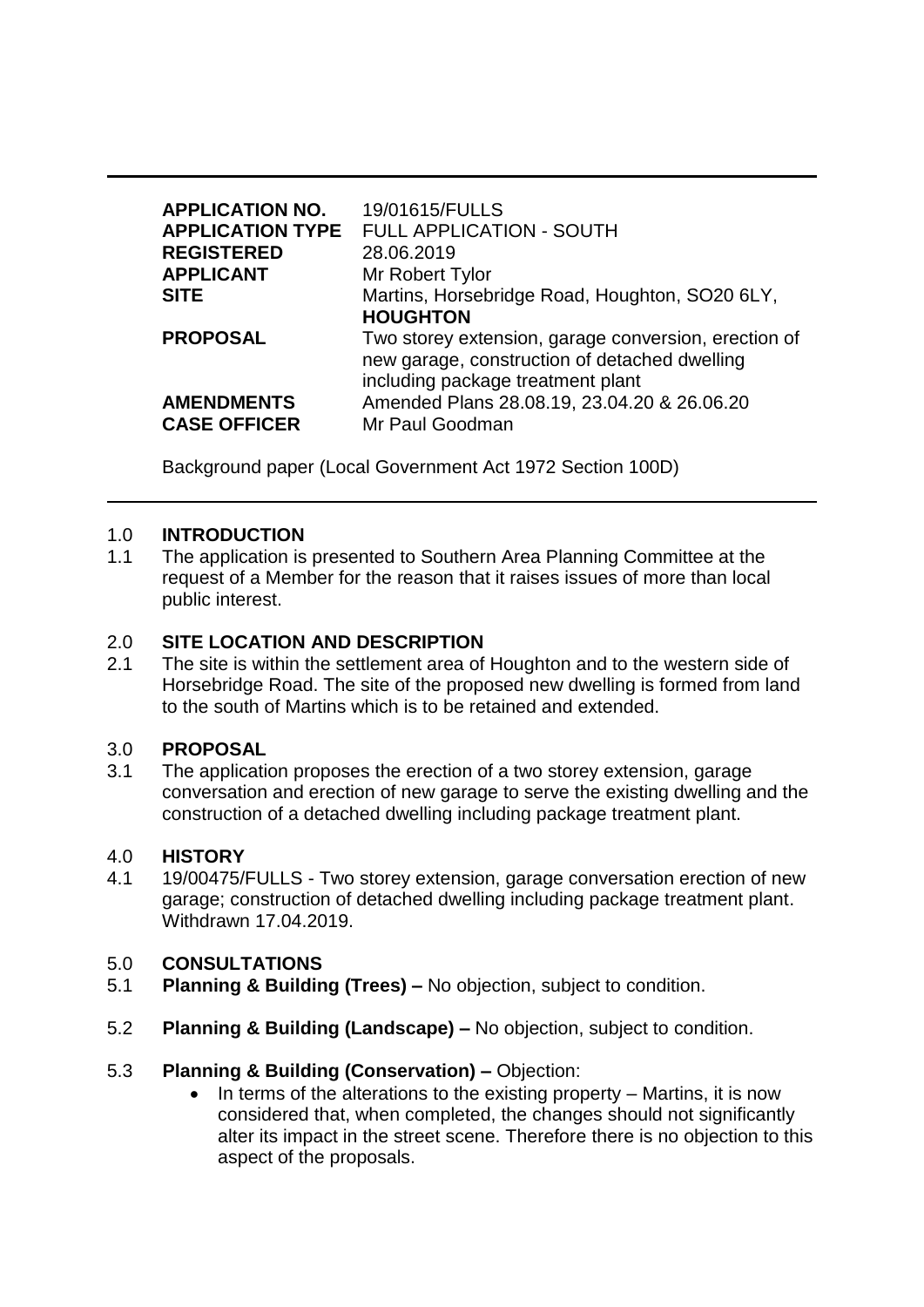- The reduction in the height of the garage to Martins is considered an improvement.
- There is no objection in principle to a new dwelling in this location, subject to an appropriate design.
- Concerns were previously raised with regards how well the proposed building would blend into the street scene, in terms of the size in relation to the other buildings, the style of the house, and the positioning of the garage. Though the scheme has been amended, and as a building, has a greater cohesion, these concerns in relation to the blending of the new house into the street scene are still outstanding.
- The photomontages shows both buildings as pale, which makes them look bright and stark and sets them apart from the gentler, recessive palette of the surrounding area. There is a cumulative impact resulting from both being finished so pale. It is appreciated that Martins already has some render, as do other buildings in the locality (e.g. opposite), but it is not the whole building, and it is broken up and toned down with other materials, the effect is quite different.
- It is not actually clear what the finished effect of the proposed new building would be. The elevation drawings note the upper floor would be timber clad (which is not a treatment characteristic of the dwellings in this part of the village).
- 5.4 **Ecology –** No objection, subject to note.
- 5.5 **Highways –** No objection, subject to condition.
- 5.6 **Natural England –** Comments awaited in relation to Habitat Regulations Assessment.
- 5.7 **Design Review Panel –** Comment;
	- The positioning and design of the garage at the front of the proposed house was one of the issues previously discussed and continued to cause much debate. There are two views to the latest scheme, one being that the single storey, flat-roofed garage was not appropriate in this forecourt and that a garage could be positioned at the side of the house. However, in this case this could some disadvantage to the proposed occupant and the single garage as designed with its front screen wall design would be well screened from the street due to the nature of the boundary planting.
	- The Panel are mindful of the nature of this corner site in the street scene, with its significant tree and enclosing hedgerow and other frontage trees. The new house would be viewed on the southern approach set back within this context. The Panel felt that any new dwelling, whilst respectful of the conservation area, should reflect its time and that the form and scale of the proposed house was a fitting statement for the site. The additional sketches of alternative designs for the new house tabled at the meeting, were felt by the Panel not to add anything to the scheme.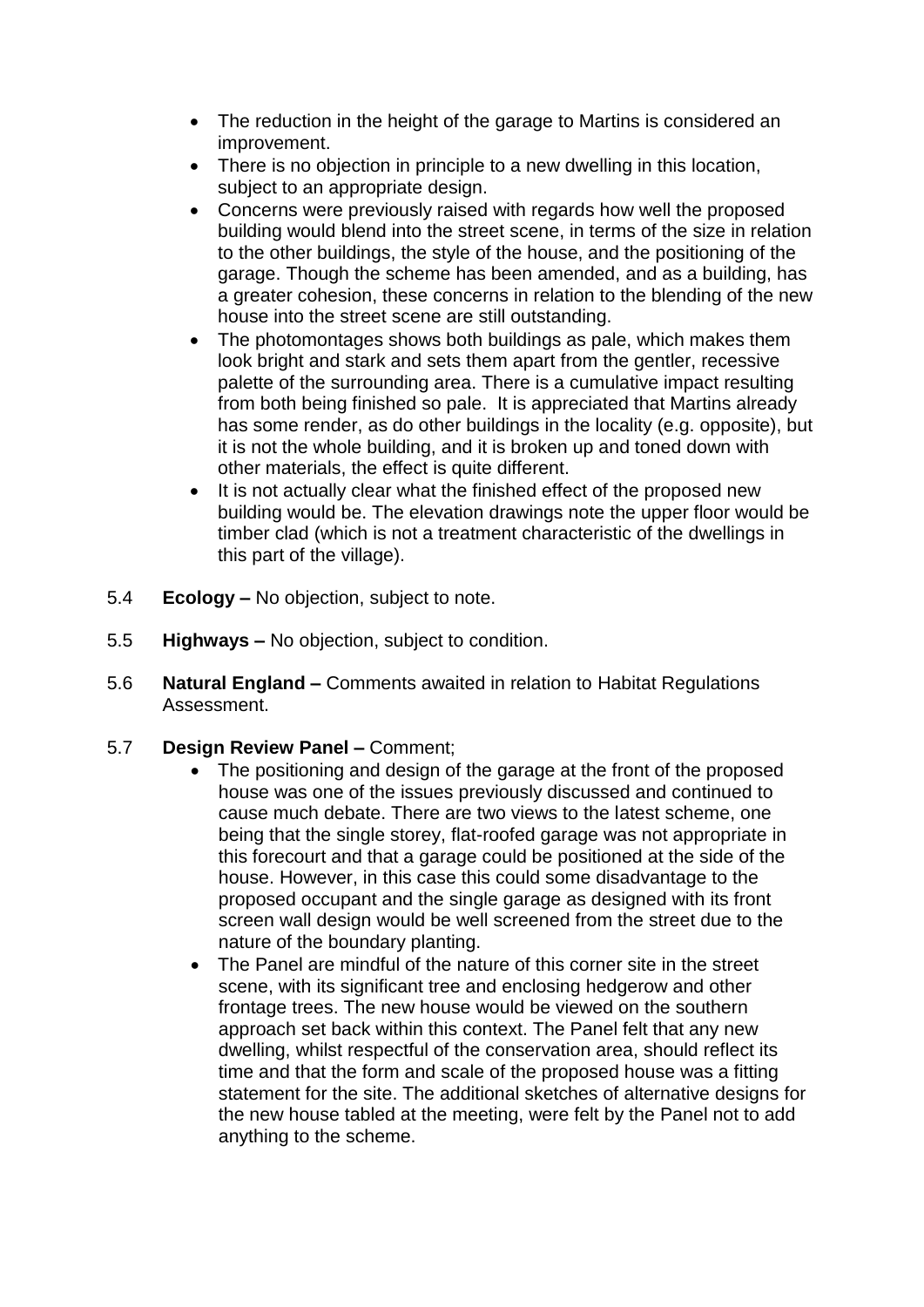- Indications of design quality and detail were given in the presentation and the Panel felt that crisp detailing of the clean lines of the design were important to its success, i.e. the gable, eaves, windows rainwater goods etc. As part of this, the use of quality traditional materials should be employed such as local stock bricks and plain clay tiles or a natural slate for the roof. However, although render is shown to be used for the upper storey of the front elevation the Panel felt that render should not be used for the front gable end. A traditional timber cladding may be more suitable here.
- Any external renovation of 'Matins' itself, as an example of an inter-war house, should continue to respect its particular character in this context in terms of its fenestration and maintaining appropriate materials such as tile-hanging to the front bay.

# 6.0 **REPRESENTATIONS** Expired 15.09.2020

# 6.1 **Houghton Parish Council –** Objection;

- The proposal does not comply with the requirements of the borough local plan Policy E1. It does not integrate, respect or complement the character of the area, in which the development is located, in terms of layout, scale, materials and building style.
- The flat roofed garage in front completely breaks all requirements of policy E1 and 2 as well as the main house.
- Policy E2. The application should protect, conserve and enhance the landscape character of the conservation village- it clearly does not.
- The entrance would be on a bend on an increasingly busy and fast stretch of road, which is frequently used by cyclists and walkers. This would be a danger.
- The house is to be built in a garden which is not the policy of our conservation village.
- The development is far too big for the site.
- In the last 3 years our village has taken 29 new or permission given houses, which is an excess for a small conservation village.
- 2 recent housing surveys, 1 by Action Hampshire and 1 by Houghton NDP, clearly indicate that the only requirement is for a small number of low rent properties. This does not come within that category.

# 6.2 **14 Representations of Objection received;**

- Highways safety, maintenance of visibility splays and increase in onstreet parking from cumulative development in village.
- Overdevelopment by the size of the new dwelling and location of the proposed garage forward of the dwelling.
- Design details and materials do not reflect the neighbouring properties or wider village. Flat roofed garage out of character.
- Size of garden spaces for existing and proposed dwelling out of character with the village.
- Overdevelopment of the village leading to loss of green spaces.
- Loss of hedgerow and future pressure to fell protected trees.
- Impact on the character of the Conservation Area.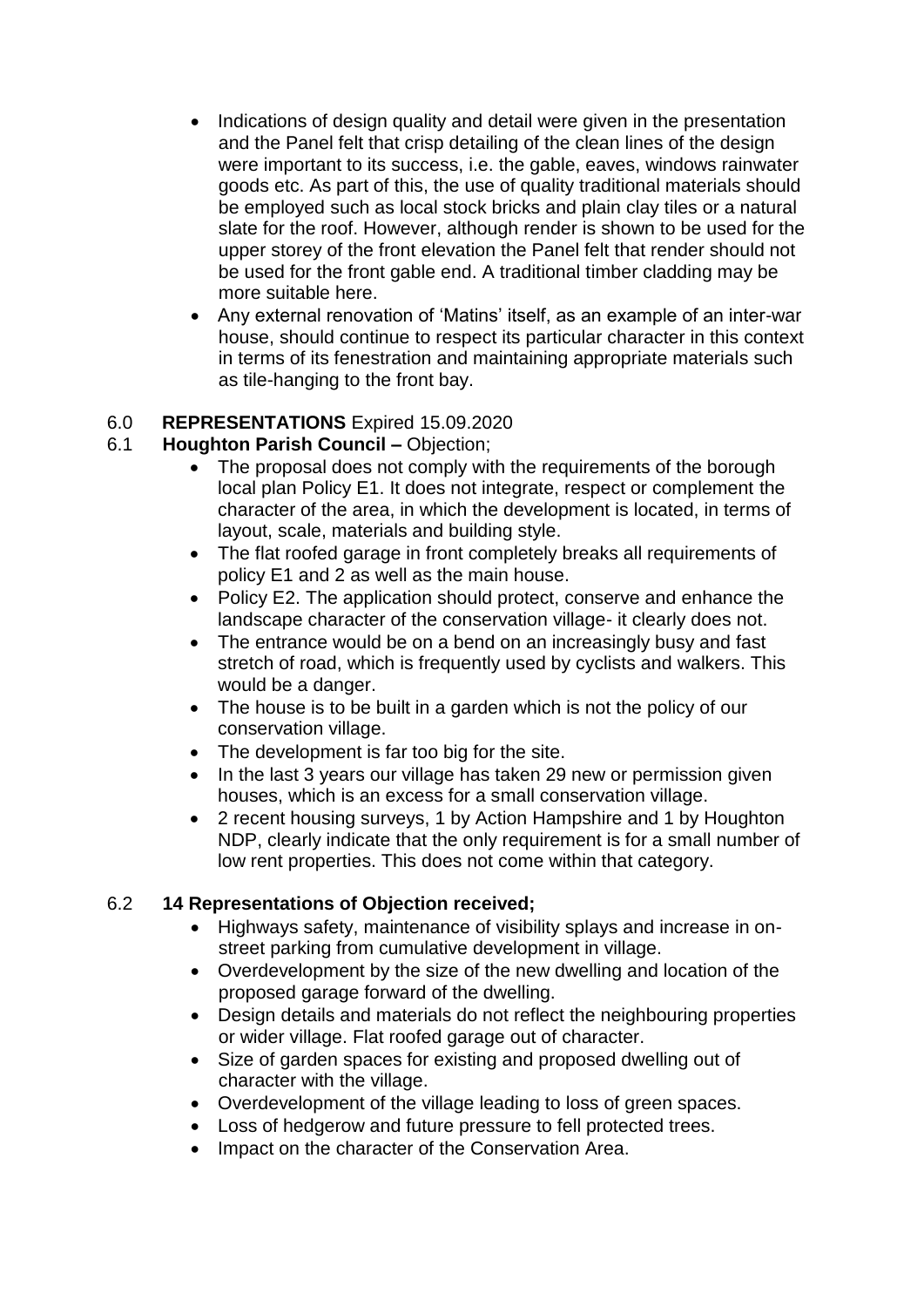- Contrary to draft VDS.
- Overlooking.
- Limit changes from previously withdrawn application.

# 7.0 **POLICY**

# 7.1 **National Planning Policy Framework (NPPF)**

7.2 **Test Valley Borough Local Plan 2016 -** COM2 (Settlement Hierarchy), E1 (High Quality Development in the Borough), E2 (Protect, Conserve and Enhance the Landscape Character of the Borough), E5 (Biodiversity), E7 (Water Management), E8 (Pollution), E9 (Heritage), LHW1 (Public Open Space), LHW4 (Amenity), T1 (Managing Movement), T2 (Parking Standard).

# 8.0 **PLANNING CONSIDERATIONS**

The main planning considerations are the principle of development, character of the area, Houghton Conservation Area and the setting of heritage assets, highways, trees, ecology and amenity.

#### 8.1 **Principle of development**

The application site is located within the settlement boundary for Houghton for which Policy COM2 accepts development in the form proposed, provided that it is appropriate to the other policies of the revised local plan. Such factors could include an assessment of the impact upon the character of the area, open space and development of other land. The application proposes the erection of a single new residential property and extensions to the existing dwelling. The site is not allocated for any specific use and the development would not prejudice the development of any adjacent land.

- 8.2 Under policy COM2 settlement boundaries for the settlements identified as major centres, key service centres or rural villages that would be sustainable locations for identified forms of development are identified. Houghton is classified as a rural village suitable for residential development in the form of windfall, affordable housing, community led development and replacement dwellings.
- 8.3 With regard to development in garden areas the NPPF states that "Local planning authorities should consider the case for setting out policies to resist inappropriate development of residential gardens, for example where development would cause harm to the local area." The Test Valley Borough Council Revised Local Plan 2016 does not contain any policies specific to the development of gardens and each are judged on their own merits.
- 8.4 The NPPF states that local planning authorities should encourage the effective use of land by reusing land that has been previously developed (brownfield land), provided that it is not of high environmental value. However the attached glossary clarifies that residential gardens are excluded from the definition of previously developed land.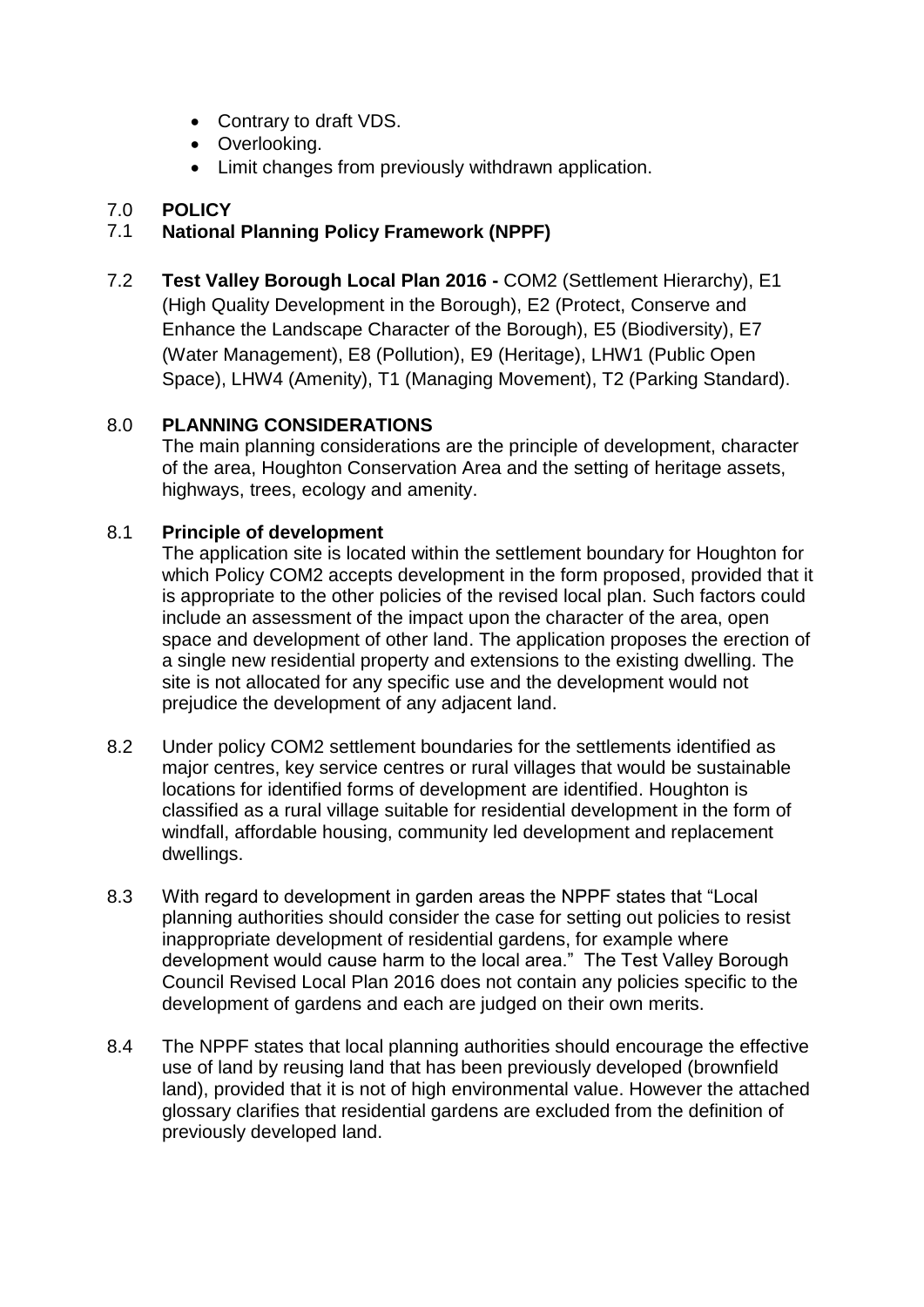8.5 As is identified above the site lies within the settlement boundary and therefore the principle of development and re-development for housing, and the extension of existing dwellings, are accepted in principle in accordance with policy COM2.

#### 8.6 **Character and Appearance**

Public views of the site are available from the adjacent highways and Public Rights of Way, most notably the from the road junction opposite the site and when approaching from the south as a result of the corner location.

#### 8.7 Impact on the Setting of Heritage Assets

Sections 16(2) and 66(1) of the Planning (Listed Buildings and Conservation Areas) Act 1990 require special regard to be had to the desirability of preserving the listed building or its setting or any features of special architectural or historical interest which it possesses. In addition, Policy E9 of the TVBRLP requires that development preserves or enhances the historic significance and special interest of designated heritage assets. In this case whilst the existing dwelling is modern and of no particular architectural or historic interest the application site is situated within the Houghton Conservation Area.

#### 8.8 Alterations to the Existing Dwelling

As is described above the existing dwelling or Martins is a modern building originally associated with the former garage site to the north which has subsequently been redeveloped for housing. As a result this corner is now characterised by a short run of modern housing.

- 8.9 The proposed extensions will be predominantly obscured from public view by the existing dwelling and reflect the scale and character of the existing property. Concern was raised by the Conservation Officer in relation to the roof height of the garage building to the rear, which is publicly visible from the access, which has now been reduced in height. Alterations to the front elevation of the property are limited to replacement render and windows, and a new timber porch.
- 8.10 The proposed alterations are considered to be in keeping with the design of the existing dwelling and would modestly improve the character of the building form public views. In this respect the proposal would not adversely affect the character and appearance of the area, in compliance with Policies COM2, E1 and E9 of the TVBRLP.

# 8.11 Proposed New Dwelling

The proposed plot for the new dwelling is formed from the southern part of the garden area of Martins. Representations have raised concern that the size of the plot is too small in comparison to other family sized homes in the village, many of which are set in notably large plots. However the proposed dwelling would form a natural extension of the small run of modern dwellings formed by Martins and the redeveloped garage site to the north. The resultant plot sizes within this sequence of dwellings at the corner would be comparable and the Conservation Officer has raised no objection in principle to the development of the plot for an additional dwelling.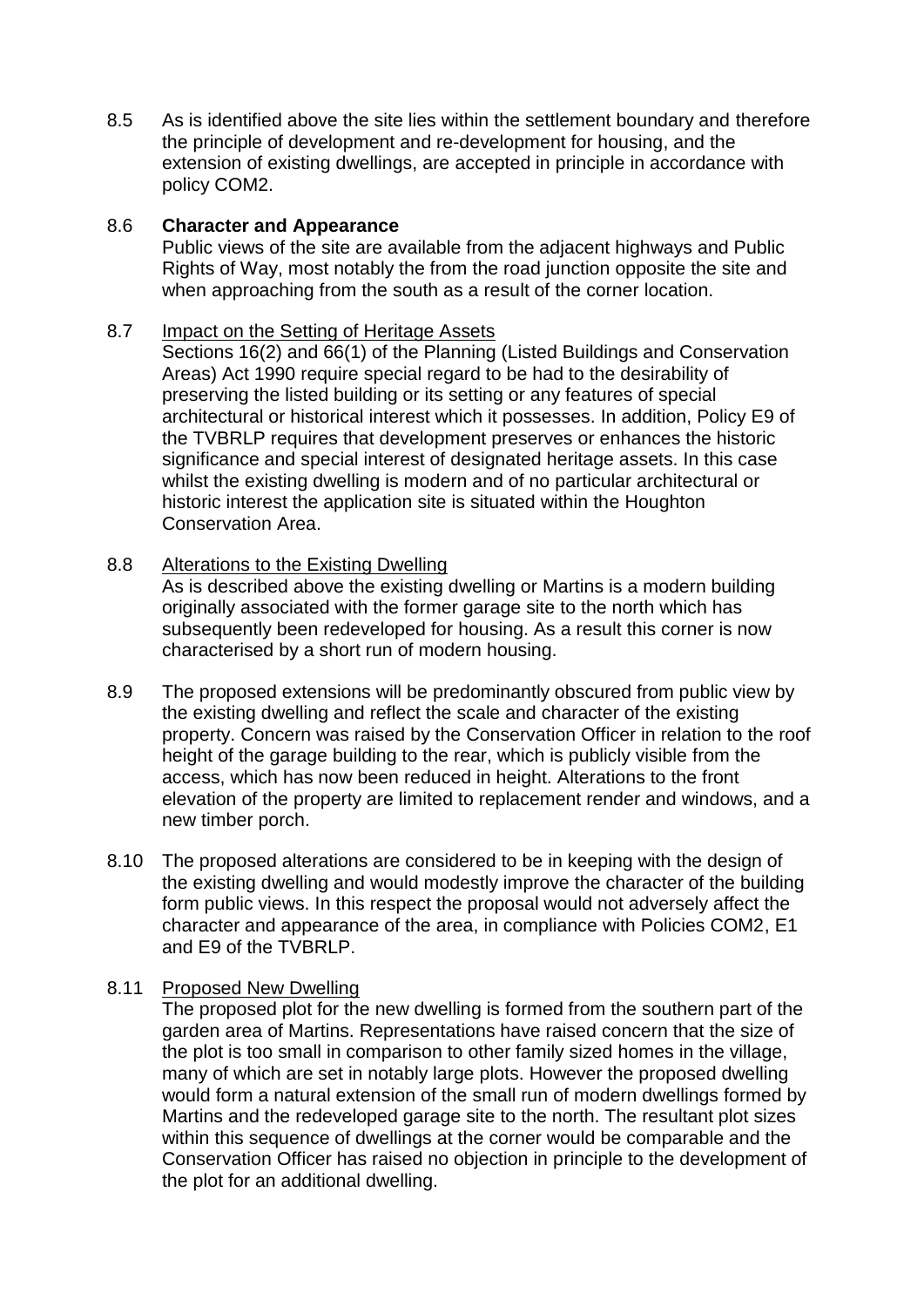- 8.12 However, as is summarised in paragraphs 5.3 and 5.7 above, there is a difference of opinion between the Conservation Officer and the Design Review Panel as to the scale and design of the proposed dwelling.
- 8.13 The Conservation Officer has raised specific concern with regard to how the proposed building would blend into the street scene, in terms of the size in relation to the other buildings, the style of the house, and the positioning of the garage. The Conservation Officer has raised further concern that the submitted street scenes and photomontages shows both buildings as pale in colour, which sets them apart from the palette of the surrounding area. This is in relation to the materials in particular the proposed render but also the use of timber cladding.
- 8.14 In contrast the Design Review Panel took the view that new dwelling, whilst respectful of the conservation area, should reflect its time and that the form and scale of the proposed house was a fitting statement for the site. It is also noted that a number of other design proposals were considered by the Panel but none were considered suitable/preferable to the current scheme. With regard to materials the Panel advocated the use of timber cladding to the first floor which has been incorporated into the scheme.
- 8.15 The proposed streets scenes are considered to demonstrate a suitable level of consistency in the built form of the proposed dwelling, Martins and the adjacent detached and semi-detached properties. The addition of an additional modern dwelling to the existing street scene at this corner location is considered to be acceptable in principle and the scale appropriate to the surroundings.
- 8.16 With regard to the design details the concerns raised by the Conservation Officer regarding materials are echoed in many of the representations. However there is a diversity of designs and material pallets in the village and immediate setting. Render is prominently used on the host property and there are other examples in the village. There are numerous examples of timber clad buildings in close proximity to the highway and public views. Whilst many of these are indeed ancillary buildings there are examples of larger timber structures which have been converted to residential uses. In addition many of the more recent developments in the village have followed a similar design principle with traditional forms accentuated with modern design elements including the use of timber cladding.
- 8.17 On balance it is considered that the proposed design represents a suitable design approach to the site reflecting the historic elements of the conservation area whilst incorporating contemporary design details. In terms of the immediate setting the adjacent modern properties have a limited historic significance. It is not necessary for newer development to replicate older properties and the proposed development properly reflects its setting. As a result the proposed dwelling, alongside the alterations to the existing property, are considered to generally improve its appearance and, as a result, the proposals would have a small positive impact on the setting of the conservation area and comply with Policy E9 of the TVBRLP.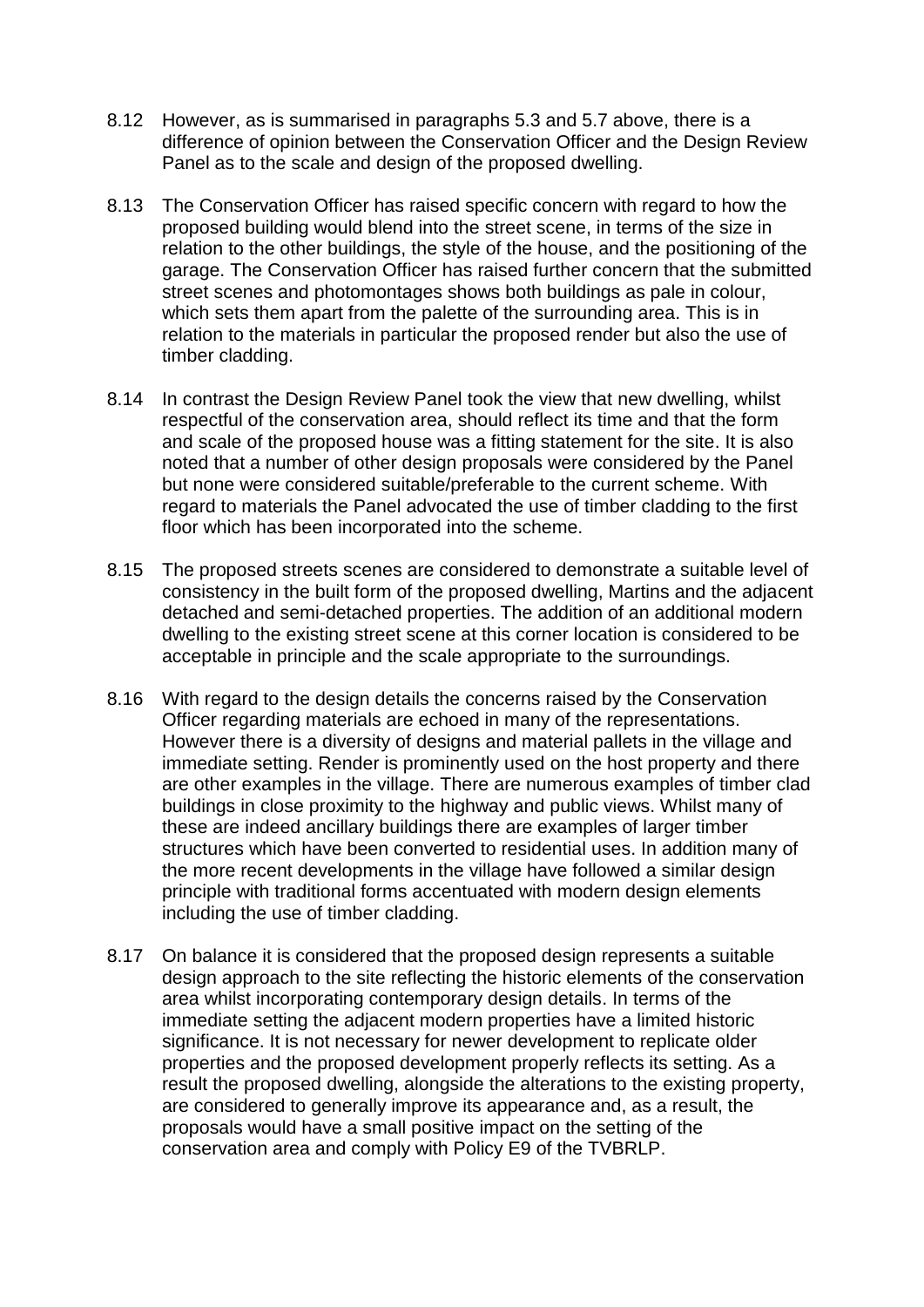# 8.18 Arboriculture and Landscape Character

As is described above Martins sit within the Bossington and Houghton Conservation Area, within the curtilage of the plot, on the eastern boundary there is also a TPO tree. The closest public right of way is 185m to the north, due to a number of buildings and vegetation, there will be no views from the right of way. In recent years the development at Houghton Garage to the west of the plot has established a row of modern properties on smaller plots. The Landscape Officers advice is that the proposals put forward will not appear uncharacteristic to that of the neighbouring properties. However it is considered that the soft boundary around the perimeter of the site on Horsebridge Road should be retained so soften the impact of the development. A condition has been applied to require the submission of soft and hard landscape details.

- 8.19 TPO.TVBC.706 protects a prominent and visually important Lime tree in the south east corner of the site. The Arboricultural Officer raised some initial concerns with regard to the location of services routes and the construction of the proposed basement in relation to the protected tree. The application has now been supported by an amended arboricultural method statement to which the Arboricultural Officer has raised no objection subject to conditions to ensure compliance with the report during construction.
- 8.20 Subject to the required conditions the proposed development is considered to have no adverse impact on landscape character or protected trees and complies with Policy E2 of the TVBRLP 2016.

# 8.21 **Highways**

In considering the previously withdrawn application the Highways Officer raised some concerns which have now been addressed in the revised submission which is supported by a highways Technical Note (Cole Easdon Consultants Limited) and accompanying visibility plan. The Highways Officers advice is that the plan demonstrates that the minimum visibility requirements can be met, based on the results of the speed survey undertaken. The required splays are as follows;

- 2.4m x 37.4m looking left (for recorded vehicle approach speeds of 27.7mph); and
- 2.4m x 36.5m looking right, and 36.5m forward visibility to drivers turning right into the site (for recorded vehicle approach speeds of 26.7mph).
- 8.22 A condition has been applied to ensure the retention of the required splays. The existing dwelling will be served by the existing access and parking area to the front of the property. The proposed parking arrangement would meet the required standard and, subject to further conditions requiring the retention of parking and restricting the location of any gates, the proposed scheme is considered to have no significant detrimental impact on highways or pedestrian safety and accords with the relevant T policies of the TVBRLP 2016.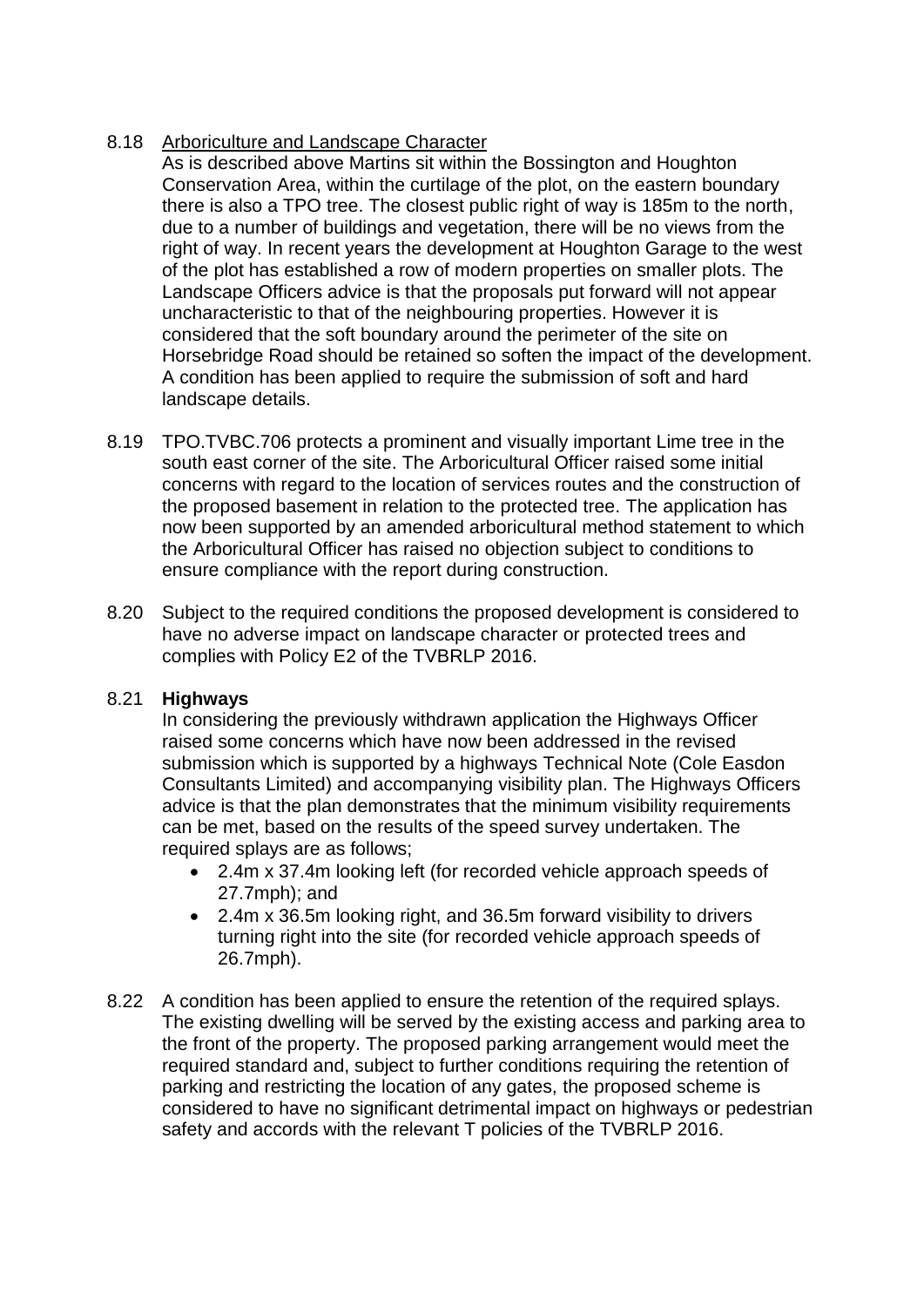#### 8.23 **Protected Species**

The Ecology Officer raised no objection. The application is supported by a phase 1 ecology report (Vesper Conservation and Ecology, May 2018) which includes thorough survey work for bats and a mitigation strategy. Evidence of historic bat use was found during the visual inspection, although this was limited to very old bat droppings. The building was assessed as presenting moderate roost suitability and therefore a dusk and a dawn visit was carried out. This is appropriate and in line with the Bat Conservation Trusts good practice survey guidelines. In view of the survey findings the Ecology Officer has advised that the development is unlikely to result in a breach of the law protecting bats and has raised no concerns. However the Ecology Officer has suggested that an informative note is added to any permission.

#### 8.24 Solent and Southampton Water SPA – Solent Neutrality

There is existing evidence of high levels of nitrogen and phosphorus in the water environment across the Solent, with evidence of eutrophication at some designated sites. An Integrated Water Management Study for South Hampshire was commissioned by the Partnership for Urban South Hampshire (PUSH) Authorities to examine the delivery of development growth in relation to legislative and government policy requirements for designated sites and wider biodiversity. This work has identified that there is uncertainty regarding whether any new housing development does not contribute to net increases in nutrients entering these designated sites.

- 8.25 As such, the emerging advice from Natural England is that the applicants for development proposals resulting in a net increase in dwellings are required to submit the nitrogen budget for the development to demonstrate no likely significant effect on the European designated sites due to the increase in waste water from the new housing.
- 8.26 With respect to the current application, the applicant has submitted information that the nutrient budget for the proposal. In support of the proposed development the applicant has submitted a proposed mitigation strategy. The proposed strategy comprises the use of a 'Bio-Bubble' treatment plant to serve both the existing and proposed dwellings. In summary the use of the treatment plant in place of the inferior septic tank arrangement for the existing dwelling currently in place would balance the nitrates resulting from the proposed dwelling. Natural England have reviewed the applicant's submission and a Habitat Regulations Assessment (HRA) has been prepared and referred to Natural England. Natural England formal comments on the HRA are awaited at the time of reporting but in order to secure the use of the specifically agreed treatment plant a condition will be applied to any permission. In addition a maintenance plan for the treatment plant has been submitted and is to be secured by condition.
- 8.27 Subject to the required conditions, and confirmation form Natural England regarding the HRA, the development will therefore not result in adverse effects on the Solent designated site through water quality impacts arising from nitrate generation and would comply with the Conservation of Habitats and Species Regulations 2017 and TVBRLP 2016 Policy LE5.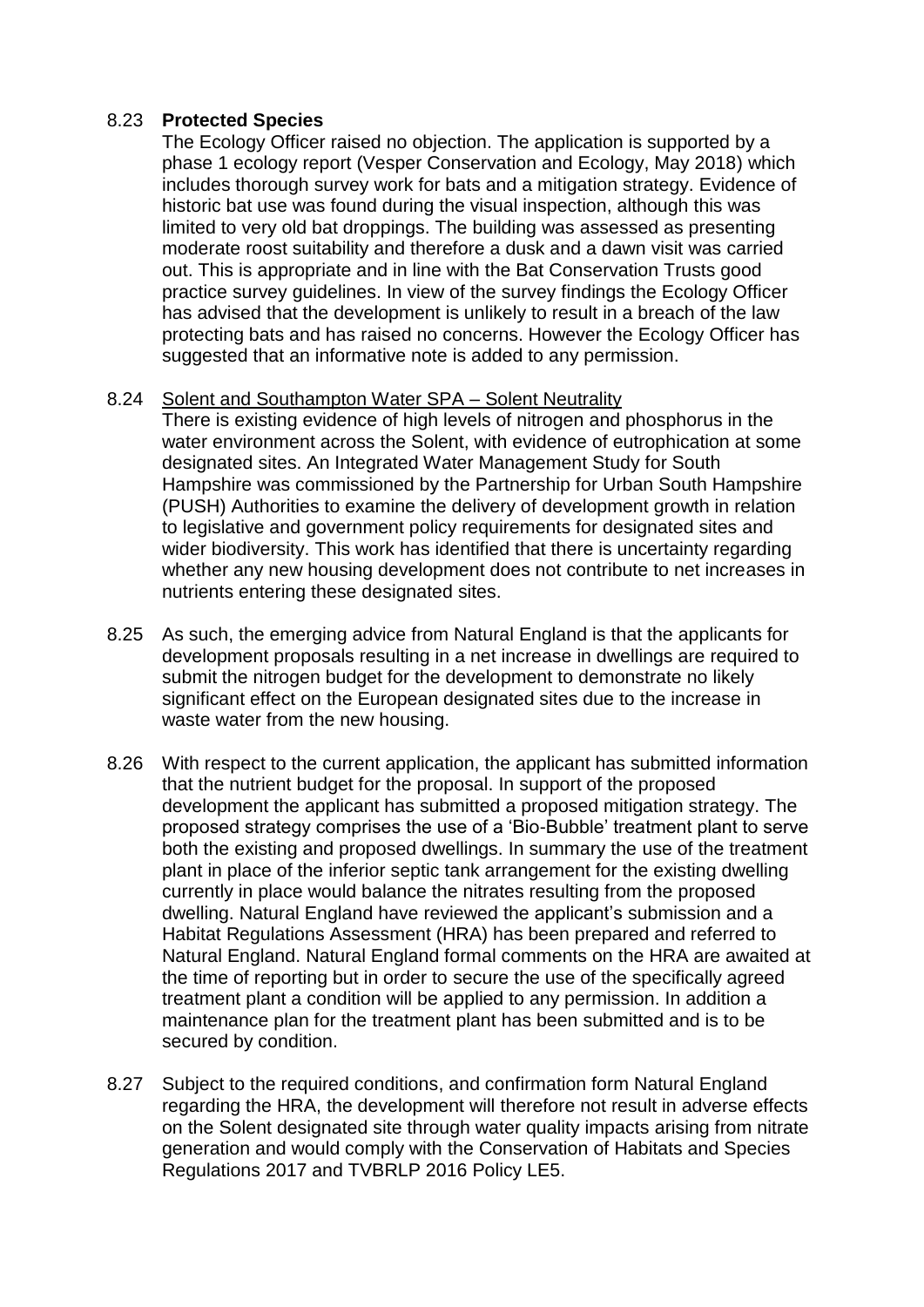#### 8.28 **Water management**

The 2016 Local Plan includes a requirement in policy E7 to achieve a water consumption standard of no more than 100 litres per person today. This reflects the requirements of part G2 of the 2015 Building Regulations. In the event that planning permission was to be recommended a condition would be applied in order to address this. Subject to such a condition the proposal would comply with policy E7.

### 8.29 **Amenities of neighbouring properties**

Policy LHW4 of the RLP sets a number of criteria against which development proposals will be assessed in order to safeguard the amenity of existing and future residents, particularly in terms of overlooking, loss of privacy and any adverse impact in terms of loss of daylight/sunlight. The nearest neighbouring properties are the host property of Martins and Testwood House to the south.

- 8.30 With regard to the host property the proposed extension works have included the removal of potentially sensitive south facing openings in order to avoid any overlooking or overbearing conflict with the new dwelling. Concern has been raised with regard to the extent of the garden area proposed. Whilst this has been mainly in reference to the character of the area it is considered that the remaining garden spaces, whilst reduced, would be adequate to serve the existing and proposed dwellings.
- 8.31 Testwood House to the south it set back in the rear of a very large plot which incorporates numerous mature trees. As a result the rear elevation of the proposed dwelling would be situated approximately 50m form the neighbouring dwelling. The separation, in combination with the mature boundary hedgerow and tree planting, would not result in any adverse overlooking impact from the proposed dwelling.
- 8.32 The proposed scheme would retain appropriate separation distances and intervening vegetation on the boundaries. As a result it is considered that there will not be an adverse impact on the residential amenities of the host property or off-site neighbouring properties. In addition noise impacts can be suitably controlled during construction works. The resultant development is considered to comply with policies LHW4 and E8 of the TVBLP.

# 9.0 **CONCLUSION**

9.1 The proposals are acceptable in principle and would have no adverse impact on the character of the site or surrounding conservation area, amenities of neighbouring properties, highways safety or protected species. As a result the proposals comply with the relevant policies of the TVBRLP and are acceptable.

# 10.0 **RECOMMENDATION**

#### **PERMISSION subject to:**

**1. The development hereby permitted shall be begun within three years from the date of this permission. Reason: To comply with the provision of Section 91 of the Town and Country Planning Act 1990 as amended by Section 51 of the Planning and Compulsory Purchase Act 2004.**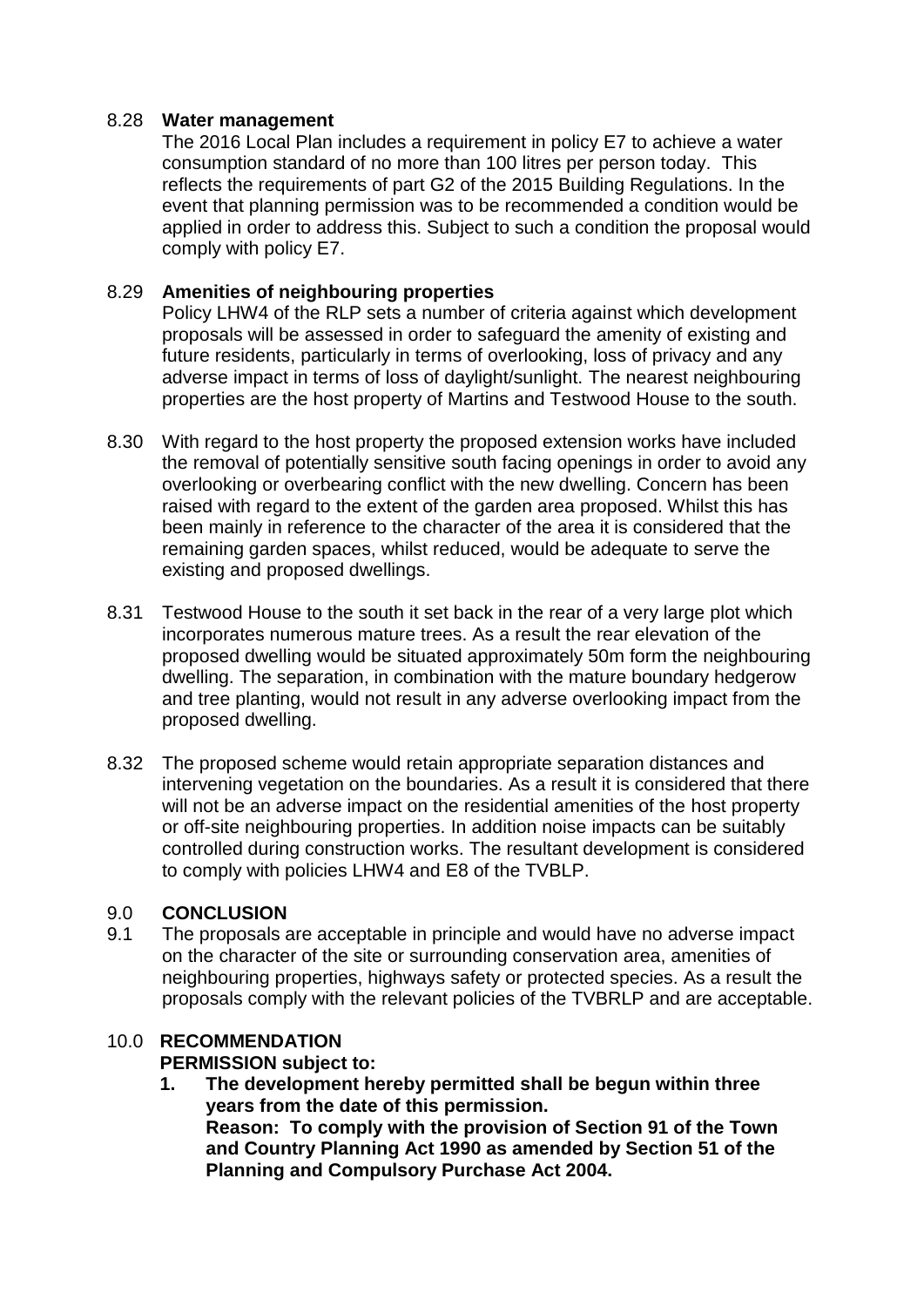- **2. No development shall take place above DPC level of the development hereby permitted until samples and details of the materials to be used in the construction of all external surfaces hereby permitted have been submitted to and approved in writing by the Local Planning Authority. Development shall be carried out in accordance with the approved details. Reason: To ensure the development has a satisfactory external appearance in the interest of visual amenities in accordance with Test Valley Borough Revised Local Plan (2016) Policy E1.**
- **3. The development hereby approved shall be undertaken in full accordance with the provisions set out within the Arboricultural Impact Assessment /Method Statement ref D1829AIAb (Alderwood 31st July 2019), and its accompanying Tree Protection Plan. Reason: To ensure the enhancement of the development by the retention of existing trees and natural features during the construction phase in accordance with Test Valley Borough Revised Local Plan policy E2.**
- **4. Tree protective measures installed (in accordance with the tree protection condition) shall be maintained and retained for the full duration of works or until such time as agreed in writing with the Local Planning Authority. No activities, nor material storage, nor placement of site huts or other equipment what-so-ever shall take place within the barrier.**

**Reason: To ensure the avoidance of damage to existing trees and natural features during the construction phase in accordance with Test Valley Borough Revised Local Plan policy E2.**

- **5. All service routes, drain runs, soakaways or excavations in connection with the development hereby permitted shall remain wholly outside the tree protective barrier. Reason: To ensure the avoidance of damage to existing trees and natural features during the construction phase in accordance with Test Valley Borough Revised Local Plan policy E2.**
- **6. No development shall take place above DPC level until full details of hard and soft landscape works have been submitted and approved. Details shall include-where appropriate: proposed finished levels or contours; means of enclosure; car parking layouts; other vehicle and pedestrian access and circulation areas; hard surfacing materials; minor artefacts and structures. Soft landscape works shall include: planting plans; written specifications (including cultivation and other operations associated with plant and grass establishment); schedules of plants, noting species, plant sizes and proposed numbers/densities. The soft landscape proposals shall include details of soft boundary treatments to the outside edges of the site. The landscape works shall be carried out in accordance with the implementation programme and in accordance with the management plan.**

**Reason: To improve the appearance of the site and enhance the character of the development in the interest of visual amenity and contribute to the character of the local area in accordance with Test Valley Borough Revised Local Plan (2016) Policy E1 and E2.**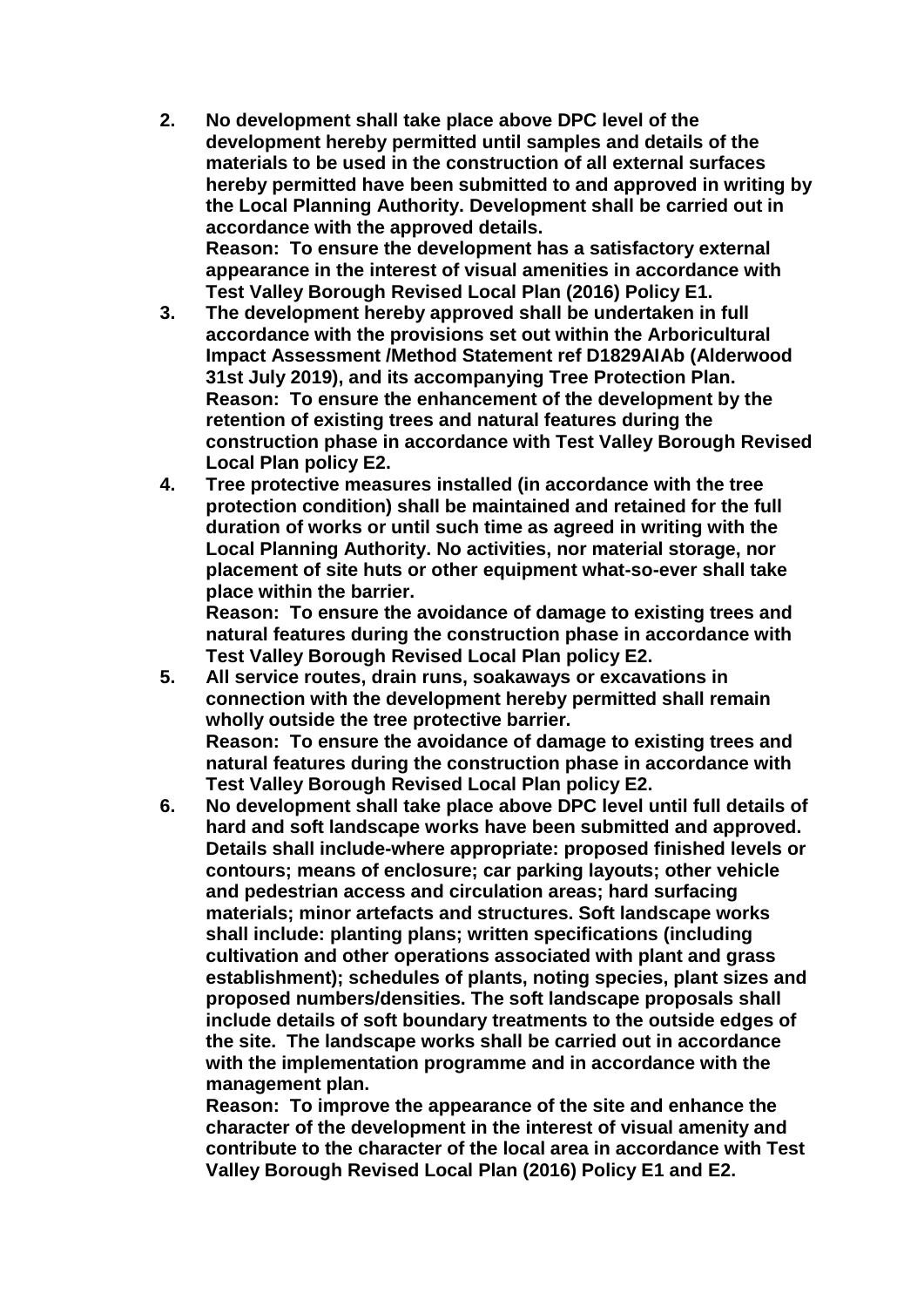- **7. The development shall not be occupied until space has been laid out and provided for the parking and manoeuvring of vehicles to enable them to enter and leave the site in a forward gear in accordance with the approved plan and this space shall thereafter be reserved for such purposes at all times. Reason: In the interests of highway safety in accordance with Test Valley Borough Revised Local Plan (2016) Policy T1.**
- **8. Any gates shall be set back at least 4.5 metres from the edge of the carriageway of the adjoining highway. Reason: In the interest of highway safety in accordance with Test Valley Borough Revised Local Plan (2016) Policy T1.**
- **9. The development hereby approved shall be designed and built to meet Regulation 36 2 (b) requirement of 110 litres/person/day water efficiency set out in part G2 of Building Regulations 2015. Reason: In the interests of improving water usage efficiency in accordance with policy E7 of the Test Valley Borough Revised Local Plan 2016.**
- **10. The development hereby permitted shall not be carried out except in complete accordance with the details shown on the submitted plans, numbers:**

**617.PL.211 Rev A 617.PL.BLOCK Rev A 617.PL.SITE Rev C 617.SU.001 617.SU.002 617.SU.003 617.SU.004 617.SU.005 617.SU.006 617.PL.001 Rev C 617.PL.002 617.PL.003 Rev B 617.PL.004 Rev B 617.PL.005 Rev A 617.PL.006 Rev B 617.PL.007 Rev B 617.PL.201 Rev B 617.PL.202 Rev B 617.PL.203 Rev A 617.PL.204 Rev A 617.PL.205 Rev B 617.PL.206 Rev B 617.PL.207 Rev A 617.PL.208 Rev B 617.PL.209 Rev B 617.PL.210 Rev A**

**Reason: For the avoidance of doubt and in the interests of proper planning.**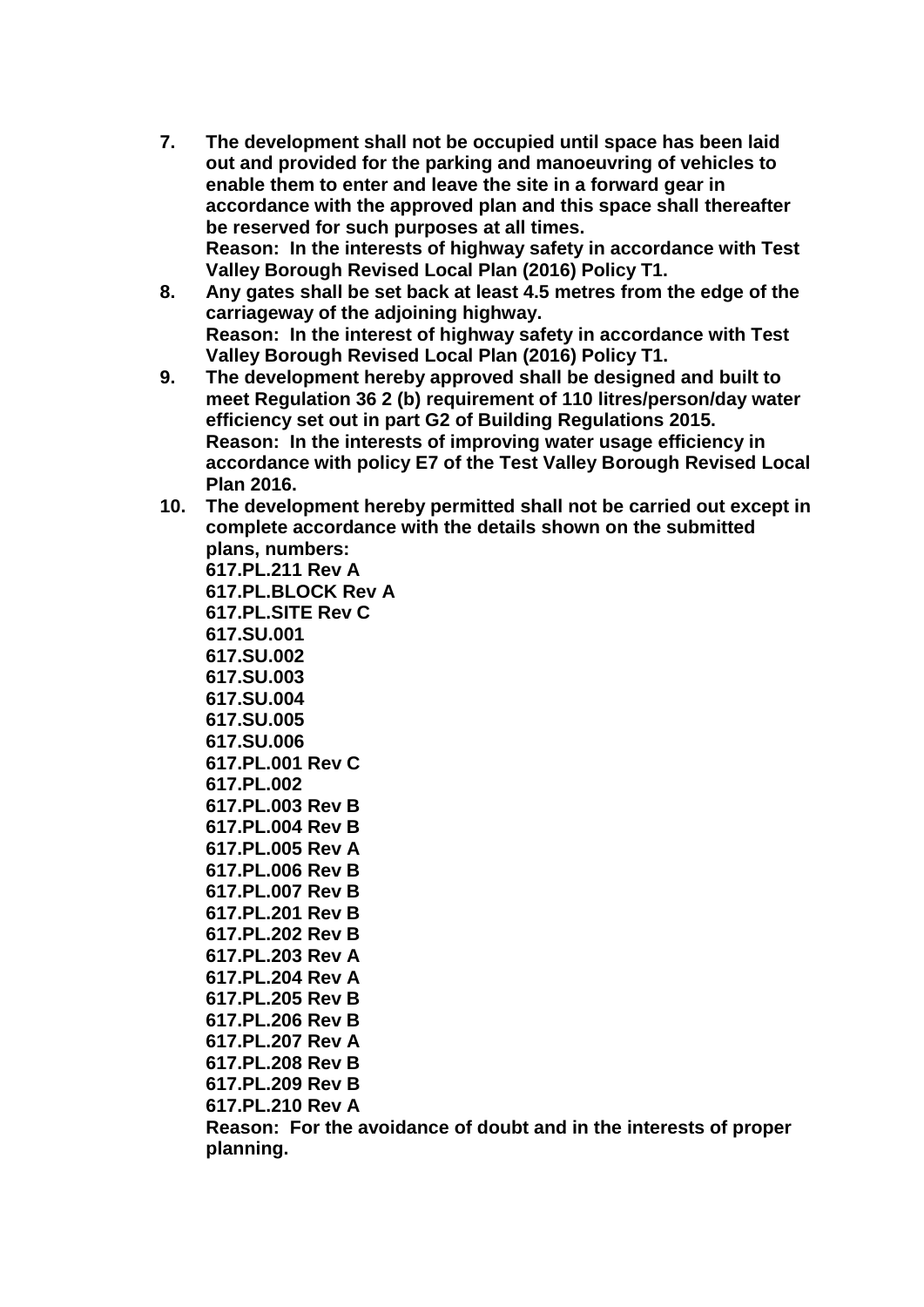**11. The development of the new dwelling hereby permitted shall not be commenced until the 'Bio-bubble' treatment plant has been installed to service both the existing and proposed dwelling. The treatment plant shall be retained and maintained in accordance with the Biobubble Maintenance and Management System (LA Hally Architect, 5 th August 2020) unless otherwise agreed in writing by the local planning authority.**

**Reason: In order to avoid adverse impact on the Solent and Southampton Water SPA by way of additional nitrates emanating from the development in accordance with the Conservation of Habitats and Species Regulations 2017 and Test Valley Borough Revised Local Plan 2016 Policy LE5.**

**12. Prior to the commencement of development the access shall be constructed with the visibility splays of 2.4m by 37.4m (North) and 2.4m by 36.5m (South) in accordance with Plan 6371/202 and maintained as such at all times. Within these visibility splays notwithstanding the provisions of the Town & Country Planning (General Permitted Development) Order 2015 (or any Order revoking and re-enacting that Order) no obstacles, including walls, fences and vegetation, shall exceed the height of 1 metres above the level of the existing carriageway at any time.**

**Reason: In the interest of highway safety in accordance with Test Valley Borough Revised Local Plan (2016) Policy T1.** 

**13. No works pursuant to the development hereby permitted shall be undertaken outside of 08.00-18.00 hours Monday to Friday and 08.00-13.00hours on Saturdays or at any time on Sundays, Public and Bank Holidays.**

**Reason: To maintain the character and amenities of the surrounding local area in accordance with Test Valley Borough Local Plan 2016 policies LHW4 and E8.** 

**Notes to applicant:**

- **1. The development hereby permitted shall be carried out and completed strictly in accordance with the submitted plans, specifications and written particulars for which permission is hereby granted or which are subsequently submitted to, and approved in writing by, the Local Planning Authority and in compliance with any conditions imposed by the Local Planning Authority.**
- **2. In reaching this decision Test Valley Borough Council (TVBC) has had regard to the National Planning Policy Framework and takes a positive and proactive approach to development proposals focused on solutions. TVBC work with applicants and their agents in a positive and proactive manner offering a pre-application advice service and updating applicants/agents of issues that may arise in dealing with the application and where possible suggesting solutions.**